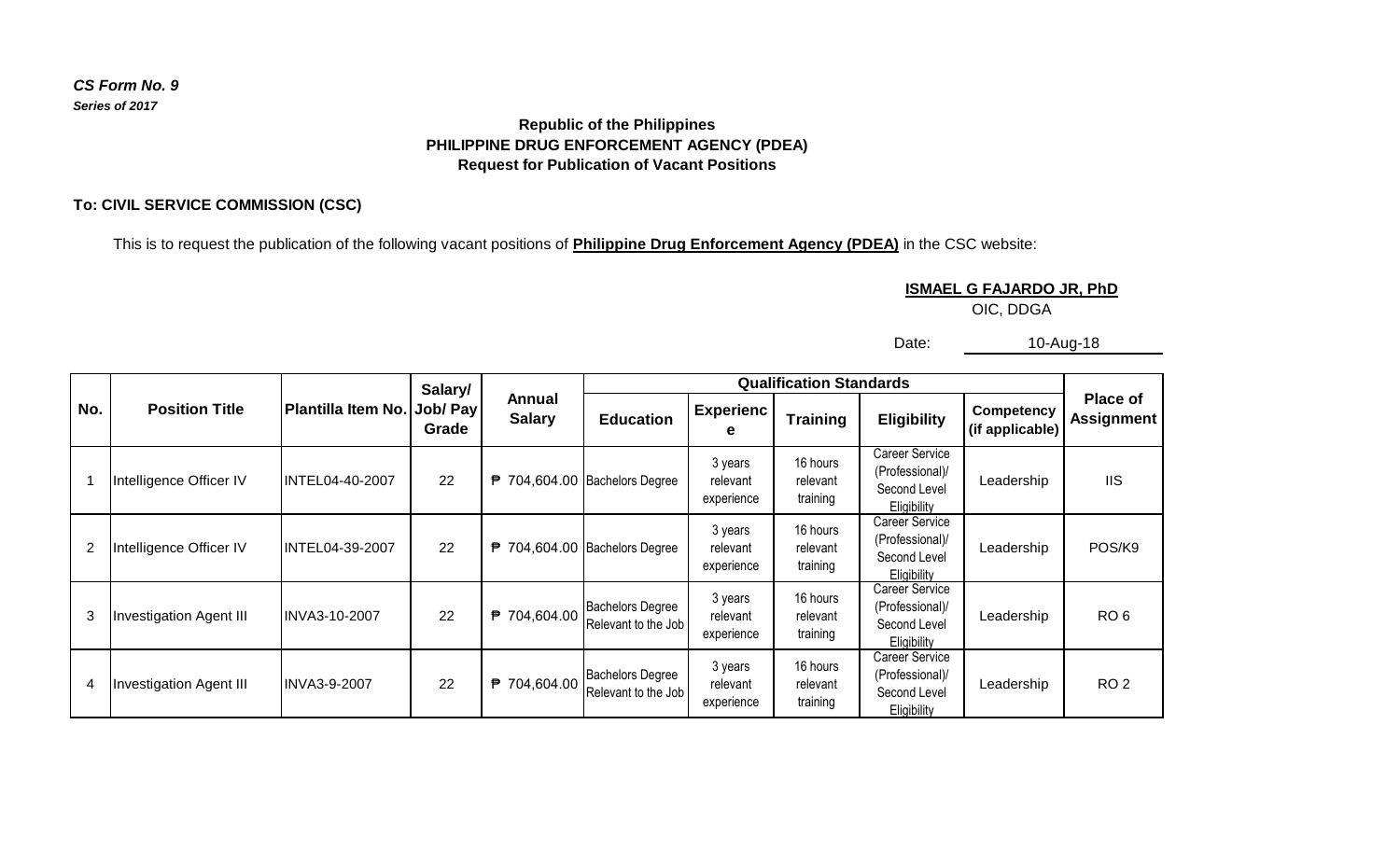| 5  | <b>Investigation Agent III</b> | INVA3-20-2007   | 22 | ₱ 704,604.00 | <b>Bachelors Degree</b><br>Relevant to the Job | 3 years<br>relevant<br>experience | 16 hours<br>relevant<br>training | <b>Career Service</b><br>(Professional)/<br>Second Level<br>Eligibility | Leadership | <b>CS</b>       |
|----|--------------------------------|-----------------|----|--------------|------------------------------------------------|-----------------------------------|----------------------------------|-------------------------------------------------------------------------|------------|-----------------|
| 6  | <b>Investigation Agent III</b> | INVA3-28-2007   | 22 | ₱ 704,604.00 | <b>Bachelors Degree</b><br>Relevant to the Job | 3 years<br>relevant<br>experience | 16 hours<br>relevant<br>training | <b>Career Service</b><br>(Professional)/<br>Second Level<br>Eligibility | Leadership | <b>RO13</b>     |
| 7  | Investigation Agent III        | INVA3-33-2007   | 22 | ₱ 704,604.00 | <b>Bachelors Degree</b><br>Relevant to the Job | 3 years<br>relevant<br>experience | 16 hours<br>relevant<br>training | <b>Career Service</b><br>(Professional)/<br>Second Level<br>Eligibility | Leadership | RO <sub>7</sub> |
| 8  | Intelligence Officer III       | INTEL03-24-2007 | 18 |              | ₱ 457,020.00 Bachelors Degree                  | 2 years<br>relevant<br>experience | 8 hours<br>relevant<br>training  | <b>Career Service</b><br>(Professional)/<br>Second Level<br>Eligibility |            | <b>CAR</b>      |
| 9  | Intelligence Officer III       | INTEL03-25-2007 | 18 |              | ₱ 457,020.00 Bachelors Degree                  | 2 years<br>relevant<br>experience | 8 hours<br>relevant<br>training  | Career Service<br>(Professional)/<br>Second Level<br>Eligibility        |            | <b>CAR</b>      |
| 10 | Intelligence Officer III       | INTEL03-29-2007 | 18 |              | ₱ 457,020.00 Bachelors Degree                  | 2 years<br>relevant<br>experience | 8 hours<br>relevant<br>training  | Career Service<br>(Professional)/<br>Second Level<br>Eligibility        |            | <b>IIS</b>      |
| 11 | Intelligence Officer III       | INTEL03-28-2007 | 18 |              | ₱ 457,020.00 Bachelors Degree                  | 2 years<br>relevant<br>experience | 8 hours<br>relevant<br>training  | <b>Career Service</b><br>(Professional)/<br>Second Level<br>Eligibility |            | <b>IIS</b>      |
| 12 | Intelligence Officer III       | INTEL03-40-2007 | 18 |              | ₱ 457,020.00 Bachelors Degree                  | 2 years<br>relevant<br>experience | 8 hours<br>relevant<br>training  | <b>Career Service</b><br>(Professional)/<br>Second Level<br>Eligibility |            | <b>RO 10</b>    |
| 13 | Intelligence Officer III       | INTEL03-10-2007 | 18 |              | ₱ 457,020.00 Bachelors Degree                  | 2 years<br>relevant<br>experience | 8 hours<br>relevant<br>training  | <b>Career Service</b><br>(Professional)/<br>Second Level<br>Eligibility |            | RO <sub>2</sub> |
| 14 | Intelligence Officer III       | INTEL03-19-2007 | 18 |              | ₱ 457,020.00 Bachelors Degree                  | 2 years<br>relevant<br>experience | 8 hours<br>relevant<br>training  | <b>Career Service</b><br>(Professional)/<br>Second Level<br>Eligibility |            | <b>RO 4-B</b>   |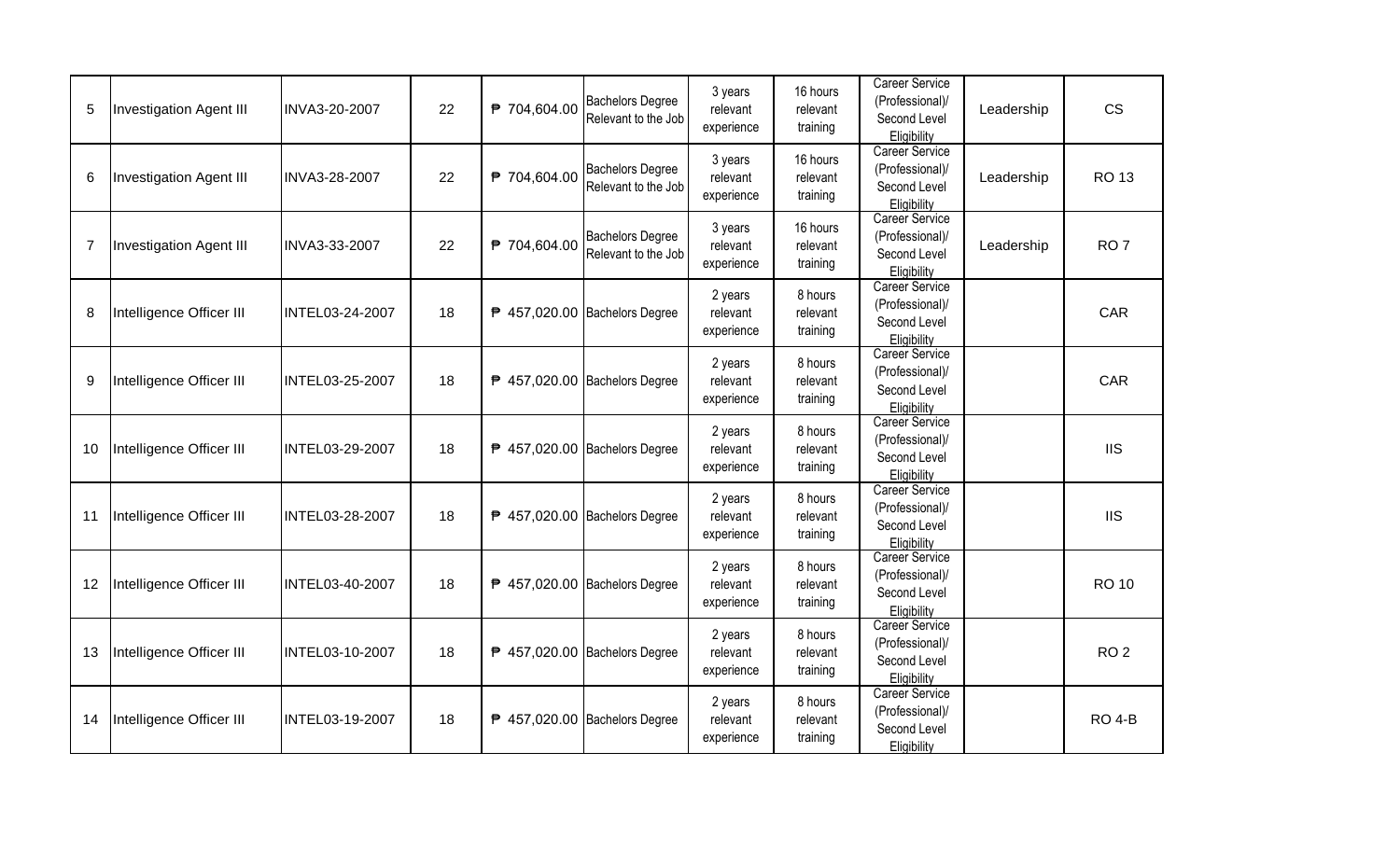| 15 | Intelligence Officer III | INTEL03-23-2007 | 18 |              | ₱ 457,020.00 Bachelors Degree                  | 2 years<br>relevant<br>experience | 8 hours<br>relevant<br>training | <b>Career Service</b><br>(Professional)/<br>Second Level<br>Eligibility | RO <sub>5</sub> |
|----|--------------------------|-----------------|----|--------------|------------------------------------------------|-----------------------------------|---------------------------------|-------------------------------------------------------------------------|-----------------|
| 16 | Intelligence Officer III | INTEL03-44-2007 | 18 |              | ₱ 457,020.00 Bachelors Degree                  | 2 years<br>relevant<br>experience | 8 hours<br>relevant<br>training | <b>Career Service</b><br>(Professional)/<br>Second Level<br>Eligibility | RO-NCR          |
| 17 | Investigation Agent I    | INVA1-31-2007   | 18 | ₱ 457,020.00 | <b>Bachelors Degree</b><br>Relevant to the Job | 2 years<br>relevant<br>experience | 8 hours<br>relevant<br>training | <b>Career Service</b><br>(Professional)/<br>Second Level<br>Eligibility | <b>ARMM</b>     |
| 18 | Investigation Agent I    | INVA1-43-2007   | 18 | ₱ 457,020.00 | <b>Bachelors Degree</b><br>Relevant to the Job | 2 years<br>relevant<br>experience | 8 hours<br>relevant<br>training | Career Service<br>(Professional)/<br>Second Level<br>Eligibility        | CAR             |
| 19 | Investigation Agent I    | INVA1-26-2007   | 18 | ₱ 457,020.00 | <b>Bachelors Degree</b><br>Relevant to the Job | 2 years<br>relevant<br>experience | 8 hours<br>relevant<br>training | <b>Career Service</b><br>(Professional)/<br>Second Level<br>Eligibility | POS/SES         |
| 20 | Investigation Agent I    | INVA1-60-2007   | 18 | ₱ 457,020.00 | <b>Bachelors Degree</b><br>Relevant to the Job | 2 years<br>relevant<br>experience | 8 hours<br>relevant<br>training | <b>Career Service</b><br>(Professional)/<br>Second Level<br>Eligibility | RO <sub>1</sub> |
| 21 | Investigation Agent I    | INVA1-58-2007   | 18 | ₱ 457,020.00 | <b>Bachelors Degree</b><br>Relevant to the Job | 2 years<br>relevant<br>experience | 8 hours<br>relevant<br>training | <b>Career Service</b><br>(Professional)/<br>Second Level<br>Eligibility | <b>RO 10</b>    |
| 22 | Investigation Agent I    | INVA1-19-2007   | 18 | ₱ 457,020.00 | <b>Bachelors Degree</b><br>Relevant to the Job | 2 years<br>relevant<br>experience | 8 hours<br>relevant<br>training | Career Service<br>(Professional)/<br>Second Level<br>Eligibility        | <b>RO 11</b>    |
| 23 | Investigation Agent I    | INVA1-20-2007   | 18 | ₱ 457,020.00 | <b>Bachelors Degree</b><br>Relevant to the Job | 2 years<br>relevant<br>experience | 8 hours<br>relevant<br>training | <b>Career Service</b><br>(Professional)/<br>Second Level<br>Eligibility | <b>RO 11</b>    |
| 24 | Investigation Agent I    | INVA1-75-2007   | 18 | ₱ 457,020.00 | <b>Bachelors Degree</b><br>Relevant to the Job | 2 years<br>relevant<br>experience | 8 hours<br>relevant<br>training | <b>Career Service</b><br>(Professional)/<br>Second Level<br>Eligibility | <b>RO12</b>     |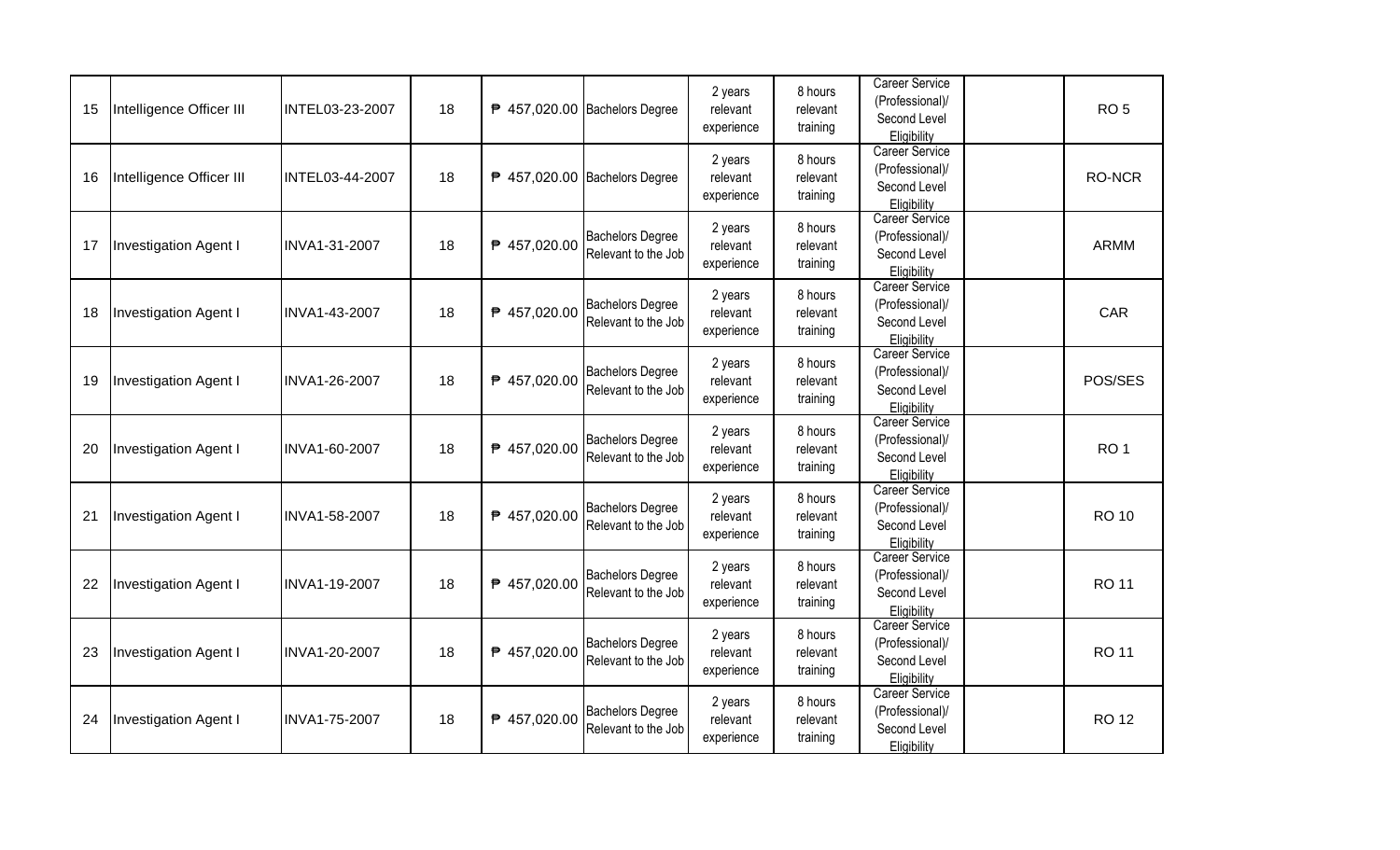| 25 | Investigation Agent I | INVA1-34-2007 | 18 | ₱ 457,020.00 | <b>Bachelors Degree</b><br>Relevant to the Job | 2 years<br>relevant<br>experience | 8 hours<br>relevant<br>training | <b>Career Service</b><br>(Professional)/<br>Second Level<br>Eligibility | RO <sub>2</sub> |
|----|-----------------------|---------------|----|--------------|------------------------------------------------|-----------------------------------|---------------------------------|-------------------------------------------------------------------------|-----------------|
| 26 | Investigation Agent I | INVA1-45-2007 | 18 | ₱ 457,020.00 | <b>Bachelors Degree</b><br>Relevant to the Job | 2 years<br>relevant<br>experience | 8 hours<br>relevant<br>training | <b>Career Service</b><br>(Professional)/<br>Second Level<br>Eligibility | RO <sub>3</sub> |
| 27 | Investigation Agent I | INVA1-49-2007 | 18 | ₱ 457,020.00 | <b>Bachelors Degree</b><br>Relevant to the Job | 2 years<br>relevant<br>experience | 8 hours<br>relevant<br>training | <b>Career Service</b><br>(Professional)/<br>Second Level<br>Eligibility | <b>RO 4-A</b>   |
| 28 | Investigation Agent I | INVA1-21-2007 | 18 | ₱ 457,020.00 | <b>Bachelors Degree</b><br>Relevant to the Job | 2 years<br>relevant<br>experience | 8 hours<br>relevant<br>training | Career Service<br>(Professional)/<br>Second Level<br>Eligibility        | RO <sub>6</sub> |
| 29 | Investigation Agent I | INVA1-67-2007 | 18 | ₱ 457,020.00 | <b>Bachelors Degree</b><br>Relevant to the Job | 2 years<br>relevant<br>experience | 8 hours<br>relevant<br>training | <b>Career Service</b><br>(Professional)/<br>Second Level<br>Eligibility | RO <sub>7</sub> |
| 30 | Investigation Agent I | INVA1-68-2007 | 18 | ₱ 457,020.00 | <b>Bachelors Degree</b><br>Relevant to the Job | 2 years<br>relevant<br>experience | 8 hours<br>relevant<br>training | <b>Career Service</b><br>(Professional)/<br>Second Level<br>Eligibility | RO <sub>7</sub> |
| 31 | Investigation Agent I | INVA1-69-2007 | 18 | ₱ 457,020.00 | <b>Bachelors Degree</b><br>Relevant to the Job | 2 years<br>relevant<br>experience | 8 hours<br>relevant<br>training | <b>Career Service</b><br>(Professional)/<br>Second Level<br>Eligibility | RO <sub>7</sub> |
| 32 | Security Officer III  | SECO3-14-2007 | 18 | ₱ 457,020.00 | <b>Bachelors Degree</b><br>Relevant to the Job | 2 years<br>relevant<br>experience | 8 hours<br>relevant<br>training | Career Service<br>(Professional)/<br>Second Level<br>Eligibility        | <b>RO 11</b>    |
| 33 | Security Officer III  | SECO3-23-2007 | 18 | ₱ 457,020.00 | <b>Bachelors Degree</b><br>Relevant to the Job | 2 years<br>relevant<br>experience | 8 hours<br>relevant<br>training | <b>Career Service</b><br>(Professional)/<br>Second Level<br>Eligibility | <b>RO13</b>     |
| 34 | Security Officer III  | SECO3-20-2007 | 18 | ₱ 457,020.00 | <b>Bachelors Degree</b><br>Relevant to the Job | 2 years<br>relevant<br>experience | 8 hours<br>relevant<br>training | <b>Career Service</b><br>(Professional)/<br>Second Level<br>Eligibility | RO <sub>3</sub> |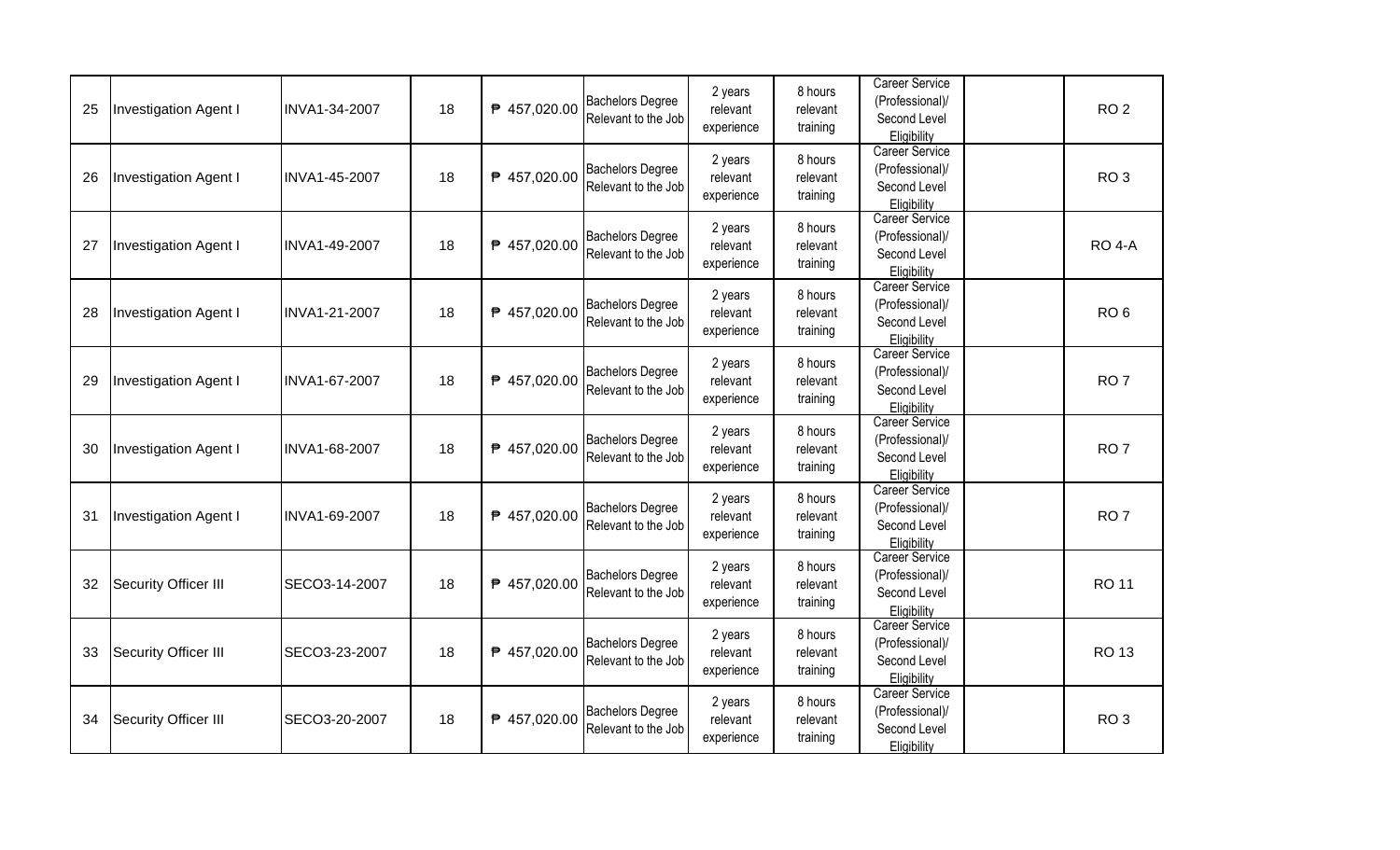| 35 | Security Officer III    | SECO3-18-2007   | 18 | ₱ 457,020.00 | <b>Bachelors Degree</b><br>Relevant to the Job | 2 years<br>relevant<br>experience | 8 hours<br>relevant<br>training | <b>Career Service</b><br>(Professional)/<br>Second Level<br>Eligibility | <b>RO 4-B</b>   |
|----|-------------------------|-----------------|----|--------------|------------------------------------------------|-----------------------------------|---------------------------------|-------------------------------------------------------------------------|-----------------|
| 36 | Security Officer III    | SECO3-21-2007   | 18 | ₱ 457,020.00 | <b>Bachelors Degree</b><br>Relevant to the Job | 2 years<br>relevant<br>experience | 8 hours<br>relevant<br>training | <b>Career Service</b><br>(Professional)/<br>Second Level<br>Eligibility | RO <sub>5</sub> |
| 37 | Security Officer III    | SECO3-27-2007   | 18 | ₱ 457,020.00 | <b>Bachelors Degree</b><br>Relevant to the Job | 2 years<br>relevant<br>experience | 8 hours<br>relevant<br>training | <b>Career Service</b><br>(Professional)/<br>Second Level<br>Eligibility | RO <sub>7</sub> |
| 38 | Security Officer III    | SECO3-26-2007   | 18 | ₱ 457,020.00 | <b>Bachelors Degree</b><br>Relevant to the Job | 2 years<br>relevant<br>experience | 8 hours<br>relevant<br>training | Career Service<br>(Professional)/<br>Second Level<br>Eligibility        | <b>RO-NCR</b>   |
| 39 | Intelligence Officer II | INTEL02-40-2007 | 15 |              | ₱ 348,120.00 Bachelors Degree                  | 1 years<br>relevant<br>experience | 4 hours<br>relevant<br>training | <b>Career Service</b><br>(Professional)/<br>Second Level<br>Eligibility | <b>ARMM</b>     |
| 40 | Intelligence Officer II | INTEL02-42-2007 | 15 |              | ₱ 348,120.00 Bachelors Degree                  | 1 years<br>relevant<br>experience | 4 hours<br>relevant<br>training | <b>Career Service</b><br>(Professional)/<br>Second Level<br>Eligibility | <b>ARMM</b>     |
| 41 | Intelligence Officer II | INTEL02-18-2007 | 15 |              | ₱ 348,120.00 Bachelors Degree                  | 1 years<br>relevant<br>experience | 4 hours<br>relevant<br>training | <b>Career Service</b><br>(Professional)/<br>Second Level<br>Eligibility | POS/SES         |
| 42 | Intelligence Officer II | INTEL02-33-2007 | 15 |              | ₱ 348,120.00 Bachelors Degree                  | 1 years<br>relevant<br>experience | 4 hours<br>relevant<br>training | Career Service<br>(Professional)/<br>Second Level<br>Eligibility        | POS/SES         |
| 43 | Intelligence Officer II | INTEL02-16-2007 | 15 |              | ₱ 348,120.00 Bachelors Degree                  | 1 years<br>relevant<br>experience | 4 hours<br>relevant<br>training | <b>Career Service</b><br>(Professional)/<br>Second Level<br>Eligibility | POS/SES         |
| 44 | Intelligence Officer II | INTEL02-91-2007 | 15 |              | ₱ 348,120.00 Bachelors Degree                  | 1 years<br>relevant<br>experience | 4 hours<br>relevant<br>training | <b>Career Service</b><br>(Professional)/<br>Second Level<br>Eligibility | <b>RO 10</b>    |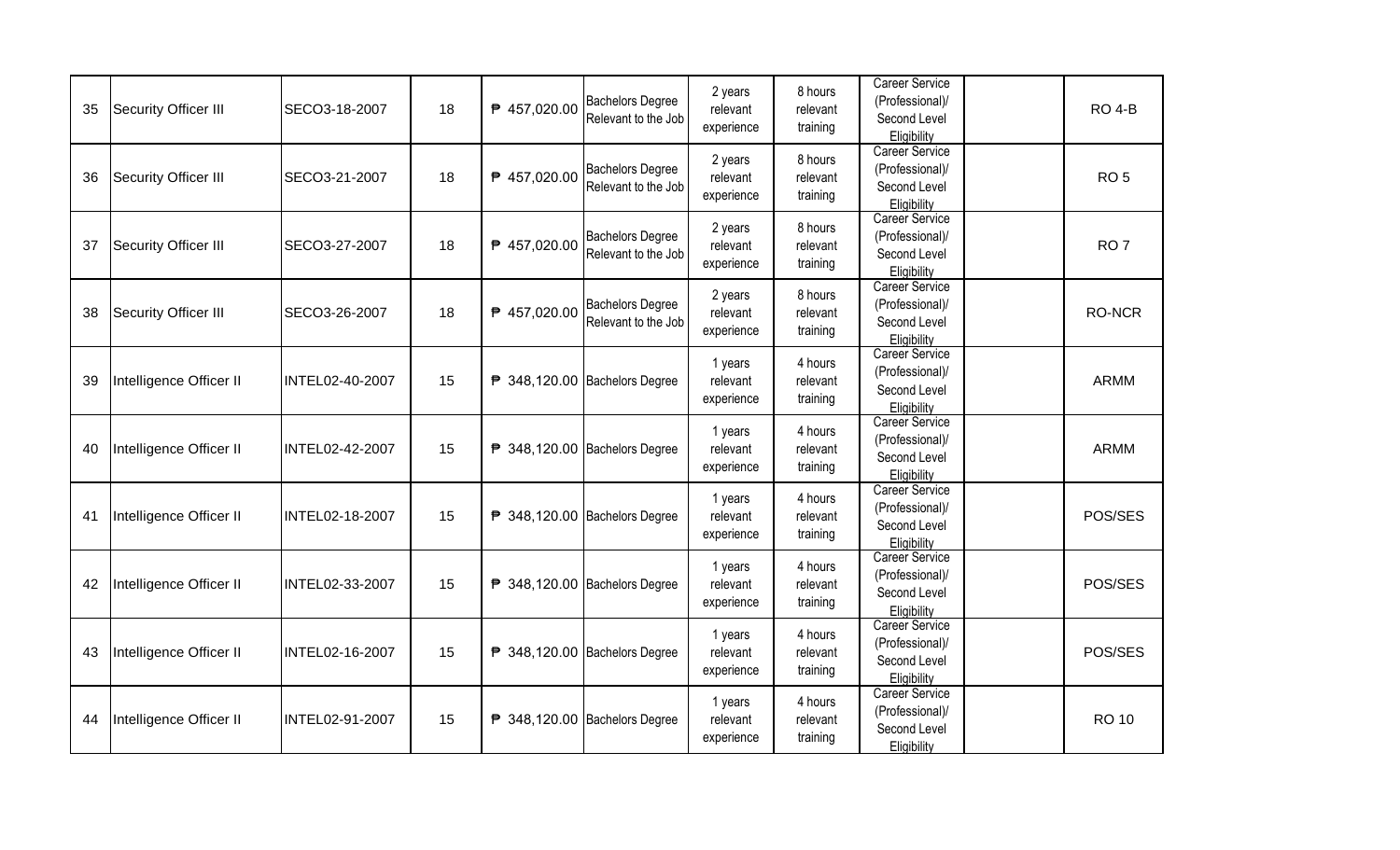| 45 | Intelligence Officer II                         | INTEL02-111-2007 | 15 |              | ₱ 348,120.00 Bachelors Degree                  | 1 years<br>relevant<br>experience | 4 hours<br>relevant<br>training | <b>Career Service</b><br>(Professional)/<br>Second Level<br>Eligibility | <b>RO12</b>     |
|----|-------------------------------------------------|------------------|----|--------------|------------------------------------------------|-----------------------------------|---------------------------------|-------------------------------------------------------------------------|-----------------|
| 46 | Intelligence Officer II                         | INTEL02-66-2007  | 15 |              | ₱ 348,120.00 Bachelors Degree                  | 1 years<br>relevant<br>experience | 4 hours<br>relevant<br>training | <b>Career Service</b><br>(Professional)/<br>Second Level<br>Eligibility | <b>RO 4-A</b>   |
| 47 | Intelligence Officer II                         | INTEL02-100-2007 | 15 |              | ₱ 348,120.00 Bachelors Degree                  | 1 years<br>relevant<br>experience | 4 hours<br>relevant<br>training | Career Service<br>(Professional)/<br>Second Level<br>Eligibility        | <b>RO-NCR</b>   |
| 48 | Intelligence Officer II (Intell INTEL02-75-2007 |                  | 15 |              | ₱ 348,120.00 Bachelors Degree                  | 1 years<br>relevant<br>experience | 4 hours<br>relevant<br>training | <b>Career Service</b><br>(Professional)/<br>Second Level<br>Eligibility | <b>IIS</b>      |
| 49 | Intelligence Officer II (Intell INTEL02-73-2007 |                  | 15 |              | ₱ 348,120.00 Bachelors Degree                  | 1 years<br>relevant<br>experience | 4 hours<br>relevant<br>training | Career Service<br>(Professional)/<br>Second Level<br>Eligibility        | <b>IIS</b>      |
| 50 | Security Officer II                             | SECO2-50-2007    | 15 | ₱ 348,120.00 | <b>Bachelors Degree</b><br>Relevant to the Job | 1 years<br>relevant<br>experience | 4 hours<br>relevant<br>training | <b>Career Service</b><br>(Professional)/<br>Second Level<br>Eligibility | <b>ARMM</b>     |
| 51 | Security Officer II                             | SECO2-68-2007    | 15 | ₱ 348,120.00 | <b>Bachelors Degree</b><br>Relevant to the Job | 1 years<br>relevant<br>experience | 4 hours<br>relevant<br>training | <b>Career Service</b><br>(Professional)/<br>Second Level<br>Eligibility | RO <sub>1</sub> |
| 52 | Security Officer II                             | SECO2-65-2007    | 15 | ₱ 348,120.00 | <b>Bachelors Degree</b><br>Relevant to the Job | 1 years<br>relevant<br>experience | 4 hours<br>relevant<br>training | <b>Career Service</b><br>(Professional)/<br>Second Level<br>Eligibility | <b>RO13</b>     |
| 53 | Security Officer II                             | SECO2-64-2007    | 15 | ₱ 348,120.00 | <b>Bachelors Degree</b><br>Relevant to the Job | 1 years<br>relevant<br>experience | 4 hours<br>relevant<br>training | <b>Career Service</b><br>(Professional)/<br>Second Level<br>Eligibility | <b>RO13</b>     |
| 54 | Security Officer II                             | SECO2-55-2007    | 15 | ₱ 348,120.00 | <b>Bachelors Degree</b><br>Relevant to the Job | 1 years<br>relevant<br>experience | 4 hours<br>relevant<br>training | <b>Career Service</b><br>(Professional)/<br>Second Level<br>Eligibility | <b>RO 4-B</b>   |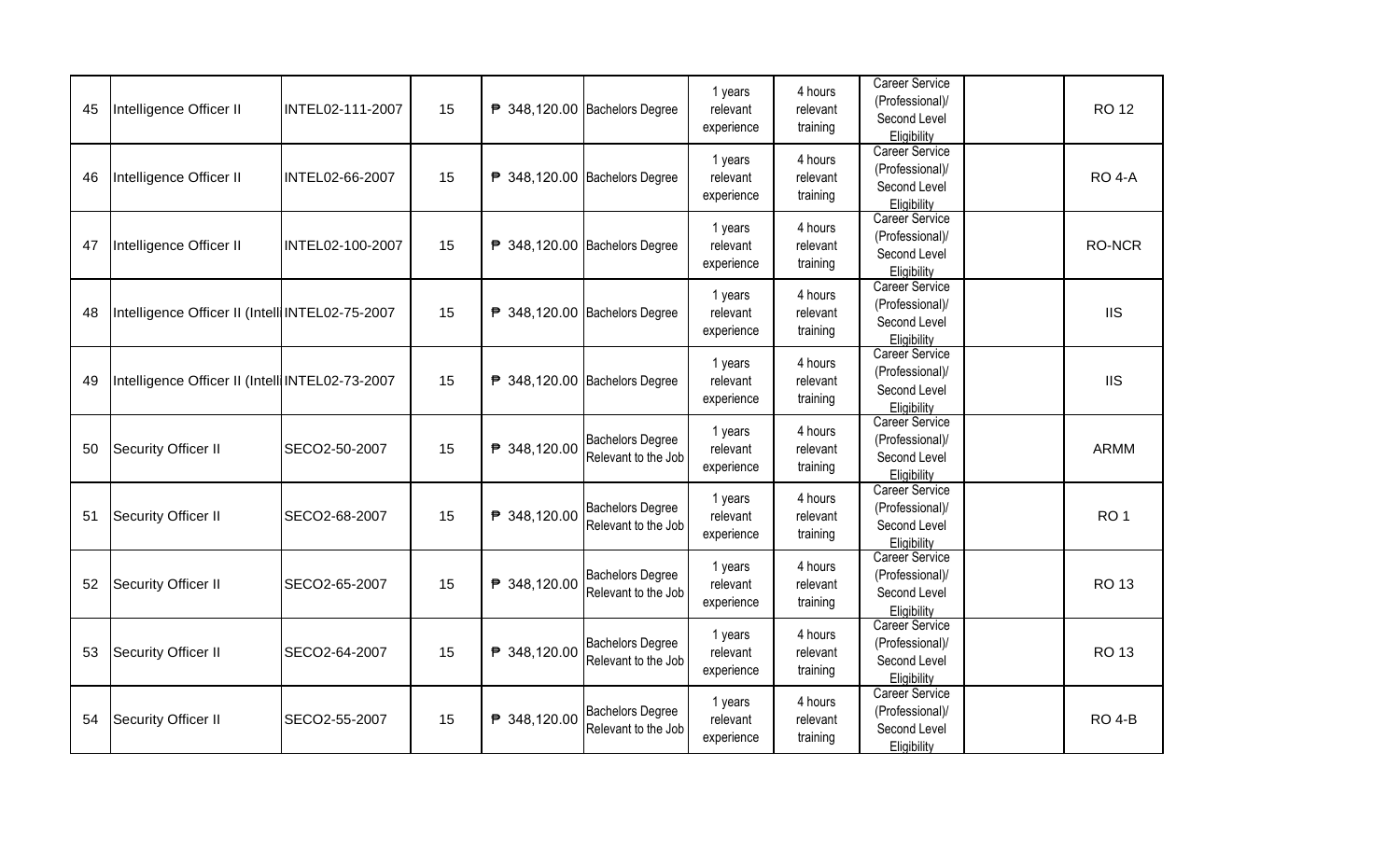| 55 | Special Investigator II | SPI2-51-2007           | 15 | ₱ 348,120.00 | <b>Bachelors Degree</b>                  | 1 years<br>relevant    | 4 hours<br>relevant           | <b>Career Service</b><br>(Professional)/ | RO <sub>1</sub> |
|----|-------------------------|------------------------|----|--------------|------------------------------------------|------------------------|-------------------------------|------------------------------------------|-----------------|
|    |                         |                        |    |              | Relevant to the Job                      | experience             | training                      | Second Level<br>Eligibility              |                 |
|    |                         |                        |    |              | <b>Bachelors Degree</b>                  | 1 years                | 4 hours                       | <b>Career Service</b><br>(Professional)/ |                 |
| 56 | Special Investigator II | SPI2-18-2007           | 15 | ₱ 348,120.00 | Relevant to the Job                      | relevant<br>experience | relevant<br>training          | Second Level                             | RO <sub>2</sub> |
|    |                         |                        |    |              |                                          |                        |                               | Eligibility<br><b>Career Service</b>     |                 |
| 57 | Special Investigator II | SPI2-48-2007           | 15 | ₱ 348,120.00 | <b>Bachelors Degree</b>                  | 1 years<br>relevant    | 4 hours<br>relevant           | (Professional)/                          | <b>RO 10</b>    |
|    |                         |                        |    |              | Relevant to the Job                      | experience             | training                      | Second Level<br>Eligibility              |                 |
|    |                         |                        |    |              | <b>Bachelors Degree</b>                  | 1 years                | 4 hours                       | <b>Career Service</b><br>(Professional)/ |                 |
| 58 | Special Investigator II | SPI2-49-2007           | 15 | ₱ 348,120.00 | Relevant to the Job                      | relevant               | relevant                      | Second Level                             | <b>RO 10</b>    |
|    |                         |                        |    |              |                                          | experience             | training                      | Eligibility<br><b>Career Service</b>     |                 |
|    |                         |                        |    |              | <b>Bachelors Degree</b>                  | 1 years                | 4 hours                       | (Professional)/                          |                 |
| 59 | Special Investigator II | SPI2-43-2007           | 15 | ₱ 348,120.00 | Relevant to the Job                      | relevant<br>experience | relevant<br>training          | Second Level                             | RO <sub>9</sub> |
|    |                         |                        |    |              |                                          |                        |                               | Eligibility<br>Career Service            |                 |
| 60 | Intelligence Officer I  | INTEL01-370-2007       | 11 |              | <sup>2</sup> 242,148.00 Bachelors Degree |                        | None Required   None Required | (Professional)/                          | RO <sub>1</sub> |
|    |                         |                        |    |              |                                          |                        |                               | Second Level<br>Eligibility              |                 |
|    |                         |                        |    |              |                                          |                        |                               | <b>Career Service</b>                    |                 |
| 61 | Intelligence Officer I  | INTEL01-328-2007       | 11 |              | ₱ 242,148.00 Bachelors Degree            |                        | None Required   None Required | (Professional)/<br>Second Level          | <b>RO 10</b>    |
|    |                         |                        |    |              |                                          |                        |                               | Eligibility                              |                 |
|    |                         |                        |    |              |                                          |                        |                               | <b>Career Service</b>                    |                 |
| 62 | Intelligence Officer I  | <b>INTEL01-19-2007</b> | 11 |              | ₱ 242,148.00 Bachelors Degree            |                        | None Required None Required   | (Professional)/<br>Second Level          | <b>RO 11</b>    |
|    |                         |                        |    |              |                                          |                        |                               | Eligibility                              |                 |
|    |                         |                        |    |              |                                          |                        |                               | <b>Career Service</b>                    |                 |
| 63 | Intelligence Officer I  | INTEL01-493-2007       | 11 |              | ₱ 242,148.00 Bachelors Degree            |                        | None Required   None Required | (Professional)/<br>Second Level          | <b>RO 12</b>    |
|    |                         |                        |    |              |                                          |                        |                               | Eligibility                              |                 |
|    |                         |                        |    |              |                                          |                        |                               | <b>Career Service</b><br>(Professional)/ |                 |
| 64 | Intelligence Officer I  | INTEL01-499-2007       | 11 |              | <sup>2</sup> 242,148.00 Bachelors Degree |                        | None Required None Required   | Second Level                             | <b>RO 12</b>    |
|    |                         |                        |    |              |                                          |                        |                               | Eligibility                              |                 |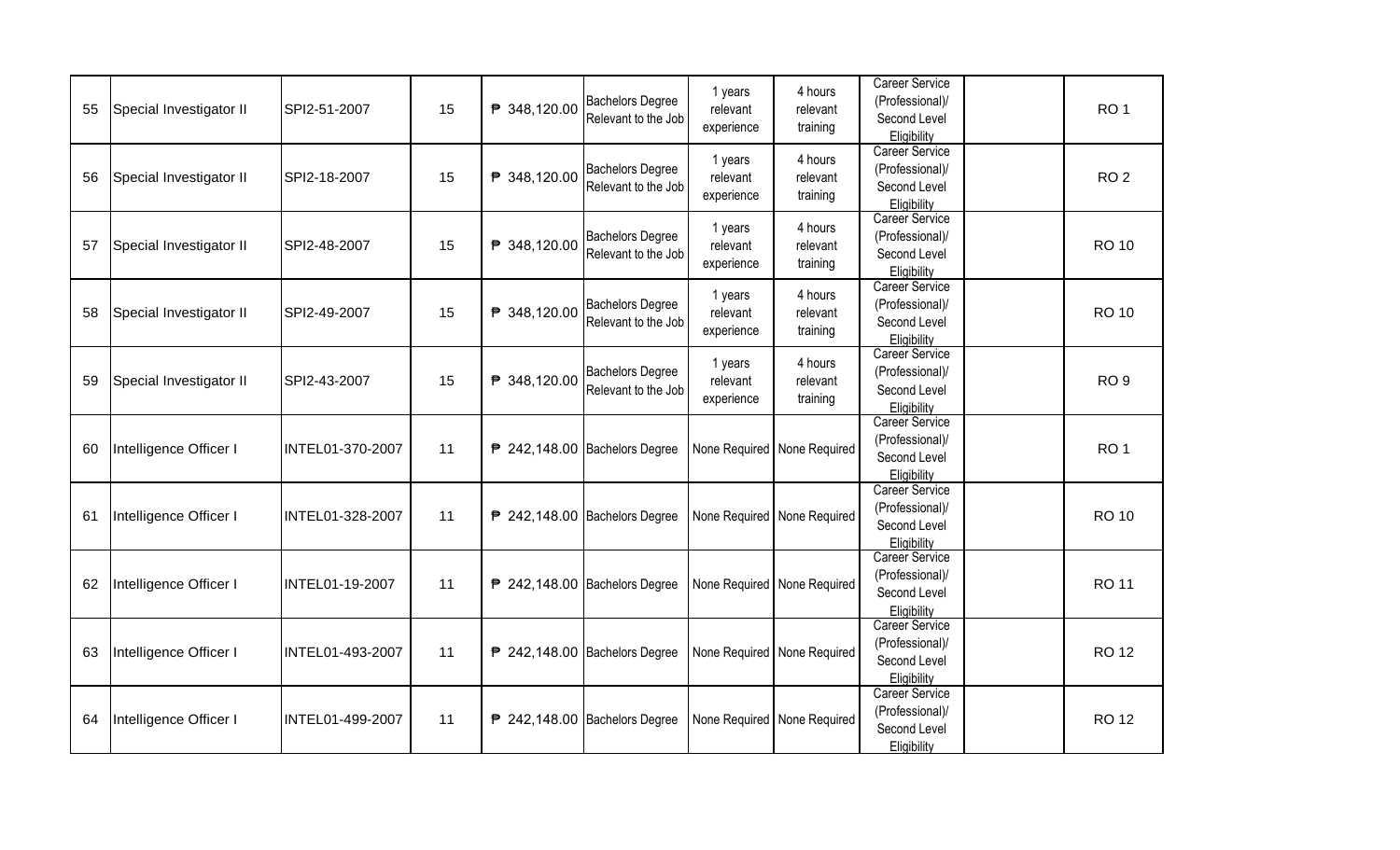| 65 | Intelligence Officer I | INTEL01-144-2007 | 11 | <sup>2</sup> 242,148.00 Bachelors Degree | None Required   None Required | <b>Career Service</b><br>(Professional)/<br>Second Level<br>Eligibility | RO <sub>2</sub> |
|----|------------------------|------------------|----|------------------------------------------|-------------------------------|-------------------------------------------------------------------------|-----------------|
| 66 | Intelligence Officer I | INTEL01-101-2007 | 11 | <sup>2</sup> 242,148.00 Bachelors Degree | None Required None Required   | Career Service<br>(Professional)/<br>Second Level<br>Eligibility        | RO <sub>2</sub> |
| 67 | Intelligence Officer I | INTEL01-146-2007 | 11 | <sup>2</sup> 242,148.00 Bachelors Degree | None Required   None Required | <b>Career Service</b><br>(Professional)/<br>Second Level<br>Eligibility | RO <sub>2</sub> |
| 68 | Intelligence Officer I | INTEL01-270-2007 | 11 | <sup>2</sup> 242,148.00 Bachelors Degree | None Required None Required   | Career Service<br>(Professional)/<br>Second Level<br>Eligibility        | <b>RO 4-A</b>   |
| 69 | Intelligence Officer I | INTEL01-135-2007 | 11 | <sup>2</sup> 242,148.00 Bachelors Degree | None Required   None Required | Career Service<br>(Professional)/<br>Second Level<br>Eligibility        | <b>RO 4-B</b>   |
| 70 | Intelligence Officer I | INTEL01-208-2007 | 11 | <sup>242</sup> ,148.00 Bachelors Degree  | None Required None Required   | Career Service<br>(Professional)/<br>Second Level<br>Eligibility        | RO <sub>5</sub> |
| 71 | Intelligence Officer I | INTEL01-217-2007 | 11 | <sup>242</sup> ,148.00 Bachelors Degree  | None Required None Required   | Career Service<br>(Professional)/<br>Second Level<br>Eligibility        | RO <sub>5</sub> |
| 72 | Intelligence Officer I | INTEL01-52-2007  | 11 | <sup>242</sup> ,148.00 Bachelors Degree  | None Required   None Required | Career Service<br>(Professional)/<br>Second Level<br>Eligibility        | RO <sub>6</sub> |
| 73 | Intelligence Officer I | INTEL01-36-2007  | 11 | <sup>2</sup> 242,148.00 Bachelors Degree | None Required None Required   | Career Service<br>(Professional)/<br>Second Level<br>Eligibility        | RO <sub>6</sub> |
| 74 | Intelligence Officer I | INTEL01-477-2007 | 11 | <sup>242,148.00</sup> Bachelors Degree   | None Required None Required   | <b>Career Service</b><br>(Professional)/<br>Second Level<br>Eligibility | RO <sub>7</sub> |